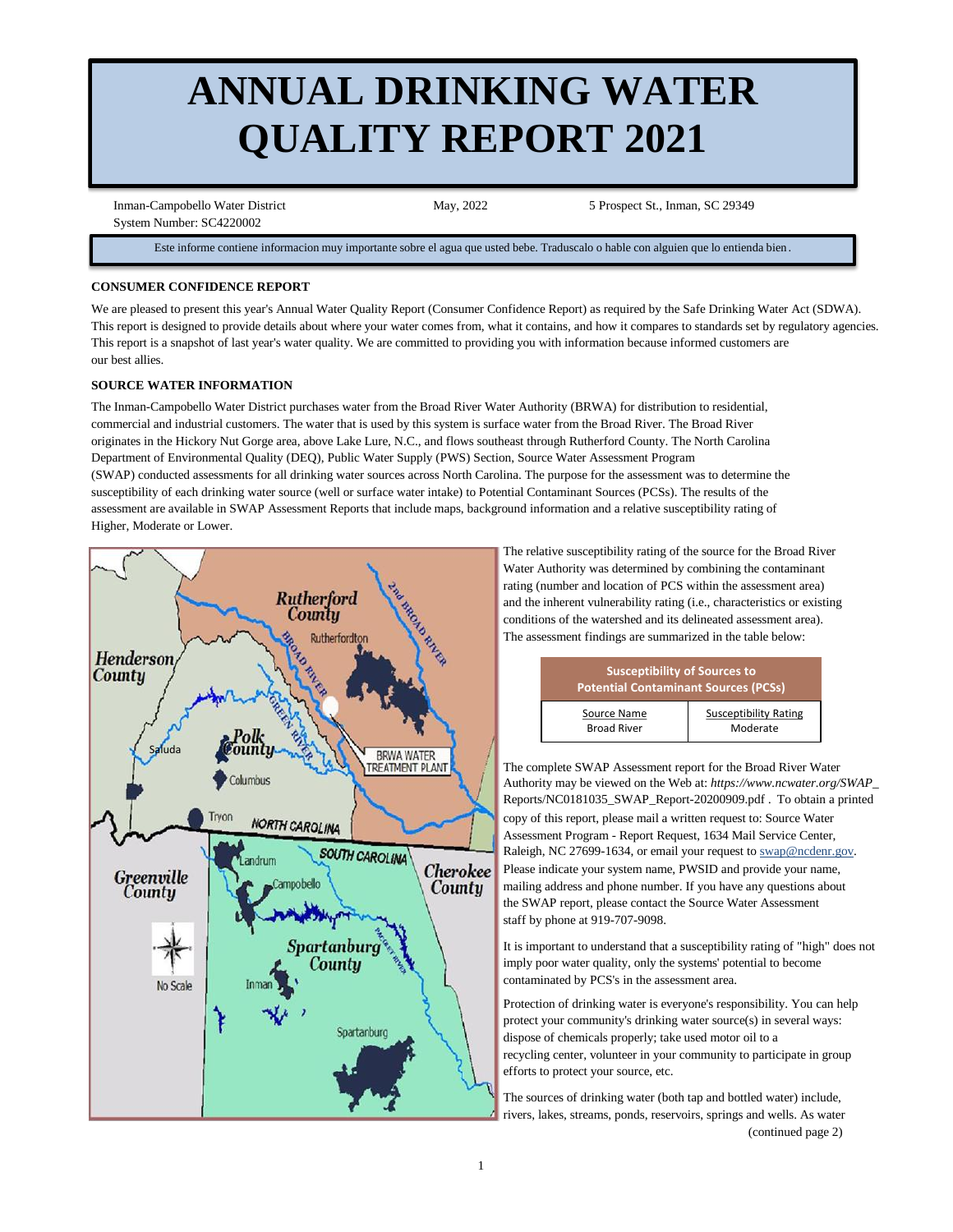travels over the surface of the land or through the ground, it dissolves naturally-occurring minerals and, in some cases, radioactive material, and can pick up substances resulting from the presence of animals or from human activity. Contaminants that may be present in source water include: 1) Microbial contaminants, such as viruses and bacteria which may come from sewage treatment plants, septic systems, agricultural livestock operations, and wildlife. 2) Inorganic contaminants such as salts and metals, which can be naturally-occuring or results from urban storm water runoff, industrial or domestic wastewater discharges, oil and gas production, mining, or farming. 3) Pesticides and herbicides, which may come from a variety of sources such as agriculture, urban storm water runoff, and residential uses. 4) Organic chemical contaminants, including synthetic and volatile organic chemicals, which are by-products of industrial processes and petroleum production, and can also come from gas stations, urban storm water runoff, and septic systems. 5) Radioactive contaminants, which can be naturally-occuring or the result of oil and gas production and mining activities. Drinking water, including bottled water, may reasonably be expected to contain at least small amounts of some contaminants. The presence of contaminants does not necessarily indicate that water poses a health risk. More information about contaminants and potential health effects can be obtained by calling the **EPA's Safe Drinking Water Hotline at (800) 426-4791**. In order to ensure the tap water is safe to drink, the EPA prescribes regulations which limit the amount of certain contaminants in water provided by public water systems. FDA regulations establish limits for contaminants in bottled water which must provide the same protection for public health. Some people may be more vulnerable to contaminants in drinking water than the general population. Immunocompromised persons such as persons with cancer undergoing chemotherapy, persons who have undergone organ transplants, people with HIV/AIDS or other immune system disorders, some elderly and infants can be particularly at risk from infections. These people should seek advice about drinking water from their health care providers. EPA/CDC guidelines on appropriate means to lesson the risk of infection by Cryptosporidium and other microbial contaminants are available from the **Safe Drinking Water Hotline (800-426-4791)**.

### **ADDITIONAL INFORMATION FOR LEAD**

If present, elevated levels of lead can cause serious health problems, especially for pregnant women and young children. Lead in drinking water is primarily from materials and components associated with service lines and home plumbing. Inman-Campobello Water District is responsible for providing high quality drinking water, but cannot control the variety of materials used in plumbing components. When your water has been sitting for several hours, you can minimize the potential for lead exposure by flushing your tap for 30 seconds to 2 minutes before using water for drinking or cooking. If you are concerned about lead in your water, you may wish to have your water tested. Information on lead in drinking water, testing methods and steps you can take to minimize exposure is available from the Safe Drinking Water Hotline or online at http://www.epa.gov/safewater/lead.

### **DESCRIPTION OF WATER TREATMENT PROCESS**

Your water is treated by filtration and disinfection. Filtration removes particles suspended in the source water. Particles typically include clays and silts, natural organic matter, iron and manganese, and microorganisms. Your water is also treated by disinfection. Disinfection involves the addition of chlorine or other disinfectants to kill bacteria and other microorganisms (viruses, cysts, etc.) that may be in the water. Disinfection is considered to be one of the major public health advances of the 20th century.

#### **Water Quality Test Results, Unit Descriptions, and Definitions**

Definitions: The following tables contain scientific terms and measures, some of which may require explanation.

Treatment Technique (TT): A treatment technique is a required process intended to reduce the level of a contaminant in drinking water.

Level 1 Assessment - A Level 1 assessment is a study of a water system to identify potential problems and determine (if possible) why total coliform bacteria have been found in a water system.

Level 2 Assessment - A Level 2 assessment is a very detailed study of a water system to identify potential problems and determine (if possible) why an E. coli MCL violation has occurred and/or why total coliform bacteria have been found in a water system on multiple occasions.

Locational Running Annual Average (LRAA) - The average of sample analytical results for samples taken at a particular monitoring location during the previous four calendar quarters under the Stage 2 Disinfectants and Disinfection Byproducts Rule. Maximum Contaminant Level Goal (MCLG): The level of a contaminant in drinking water below which there is no known or expected risk to health. MCLG's allow for a margin of safety.

Maximum Contaminant Level (MCL): The highest level of a contaminant that is allowed in drinking water. MCL's are set as close to the MCLG's as feasible using the best available treatment technology.

Maximum Residual Disinfectant Level Goal (MRDLG): The level of a drinking water disinfectant below which there is no known or expected risk to health. MRDLG's do not reflect the benefits of the use of disinfectants to control microbial contaminants.

Maximum Residual Disinfectant Level (MRDL): The highest level of a disinfectant allowed in drinking water. There is convincing evidence that addition of a disinfectant is necessary for control of microbial contaminants.

Secondary Maximum Contaminant Level (SMCL) - The maximum permissible level of a contaminant that is allowed in drinking water. Secondary contaminants are substances that affect the taste, odor, and/or color of drinking water. These aesthetic contaminants normally do not have any health effects and normally do not affect the safety of your water.

AL: Action Level: The concentration of a contaminant which, if exceeded, triggers treatment or other requirements with a water system.

Avg: Regulatory compliance with some MCL's are based on running annual average of monthly samples.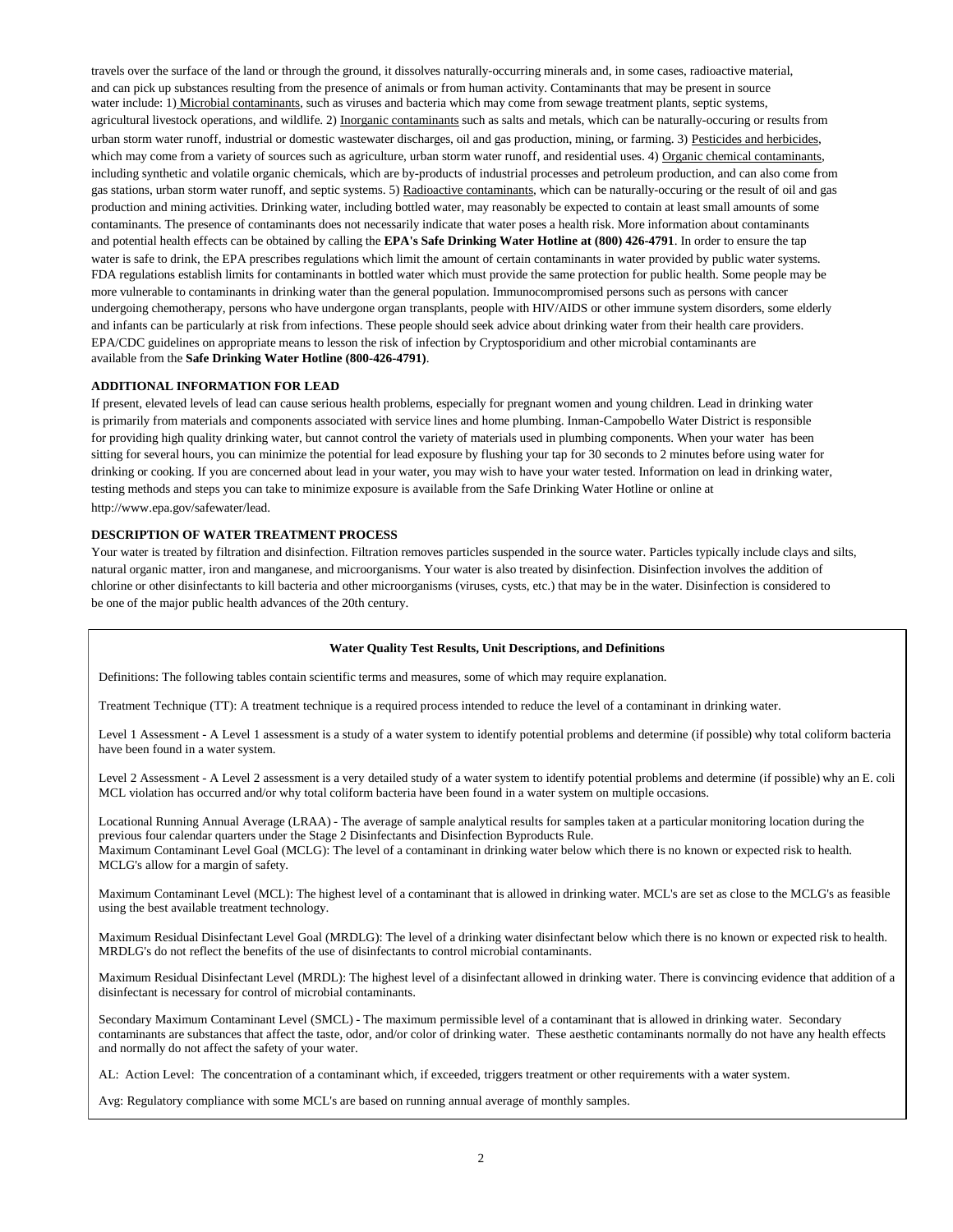#### **Water Quality Test Results, Unit Descriptions, and Definitions (continued)**

ppm: milligrams per liter or parts per million - or one ounce in 7,350 gallons of water.

ppb: micrograms per liter or parts per billion - or one ounce in 7,350,000 gallons of water.

N/A: not applicable.

ND: not detected.

Inman-Campobello Water District, Broad River Water Authority, the South Carolina Department of Health & Environmental Control and the North Ca rolina Department of Environmental Quality routinely monitor for over 150 contaminants in your drinking water according to federal and state laws. The tables below show the results of monitoring for contaminants which have been detected during the period of January 1st to December 31st, 2021. **No MCL's were exceeded for the contaminants listed below.** 

| <b>INMAN-CAMPOBELLO WATER DISTRICT MONITORING OF LEAD &amp; COPPER</b> |                 |             |            |                                |                            |       |                  |                                                                                    |  |
|------------------------------------------------------------------------|-----------------|-------------|------------|--------------------------------|----------------------------|-------|------------------|------------------------------------------------------------------------------------|--|
| Lead and<br>Copper                                                     | Date<br>Sampled | <b>MCLG</b> | <b>MCL</b> | 90 <sub>th</sub><br>Percentile | $# \n  Stes$<br>Over<br>AL | Units | <b>Violation</b> | Likely Source of Contamination                                                     |  |
| Copper                                                                 | 09/20/19        | 1.3         | $AL=1.3$   | 0.087                          |                            | ppm   | N                | Errosion of natural deposits;<br>Leaching from wood<br>preservatives; Corrosion of |  |
| Lead                                                                   | 09/20/19        | $\Omega$    | $AL=15$    |                                |                            | ppb   | N                | household plumbing systems.                                                        |  |

Note: Next lead and copper sampling due 2022.

| <b>MICROBIOLOGICAL CONTAMINANTS-MONITORED BY THE ICWD</b> |                                |               |             |                                                                                                                                                                                         |                                         |  |  |  |  |
|-----------------------------------------------------------|--------------------------------|---------------|-------------|-----------------------------------------------------------------------------------------------------------------------------------------------------------------------------------------|-----------------------------------------|--|--|--|--|
| Contaminant (units)                                       | <b>MCL</b><br>Violation<br>Y/N | Your<br>Water | <b>MCLG</b> | MCL/TT                                                                                                                                                                                  | Likely Source of Contamination          |  |  |  |  |
| Total Coliform Bacteria<br>(presence or absence)          | N                              |               | N/A         | TT                                                                                                                                                                                      | Naturally present in the<br>environment |  |  |  |  |
| Fecal Coliform or E. coli<br>(presence or absence)        | N                              |               | $\Omega$    | 1 positive sample<br>per month<br>Note: If either an original routine<br>sample and/or its repeat sample $(s)$<br>are fecal coliform or E. coli positive,<br>a Tier 1 violation exists. | Human $\&$<br>animal fecal<br>waste     |  |  |  |  |

| <b>ICWD MONITORING OF REGULATED CONTAMINANTS</b>        |                    |         |                                |                          |              |       |           |                                              |  |
|---------------------------------------------------------|--------------------|---------|--------------------------------|--------------------------|--------------|-------|-----------|----------------------------------------------|--|
| Disinfectants and<br>Disinfection<br><b>By-Products</b> | Collection<br>Date | Average | Range of<br>Levels<br>Detected | <b>MCLG</b>              | <b>MCL</b>   | Units | Violation | Likely Source of<br>Contamination            |  |
| Chlorine                                                | 2021               | 1.49    | 1.03-1.95                      | <b>MRDLG</b><br>$=4$     | MRDL<br>$=4$ | ppm   | N         | Water additive used to<br>control microbes   |  |
| Haloacetic Acids<br>(HAA5)                              | 2021               | 17.9    | 7.8-27.4                       | No goal for<br>the total | 60           | ppb   | N         | By-product of drinking<br>water disinfection |  |
| Total<br><b>Trihalomethanes</b>                         | 2021               | 28.9    | 7.9-81.9                       | No goal for<br>the total | 80           | ppb   | N         | By-product of drinking<br>water disinfection |  |

For TTHM: Some people who drink water containing trihalomethanes in excess of the MCL over many years may experience problems with their liver, kidneys, or central nervous systems, and may have an increased risk of getting cancer.

For HAA5: Some people who drink water containing haloacetic acids in excess of the MCL over many years may have an increased risk of getting cancer.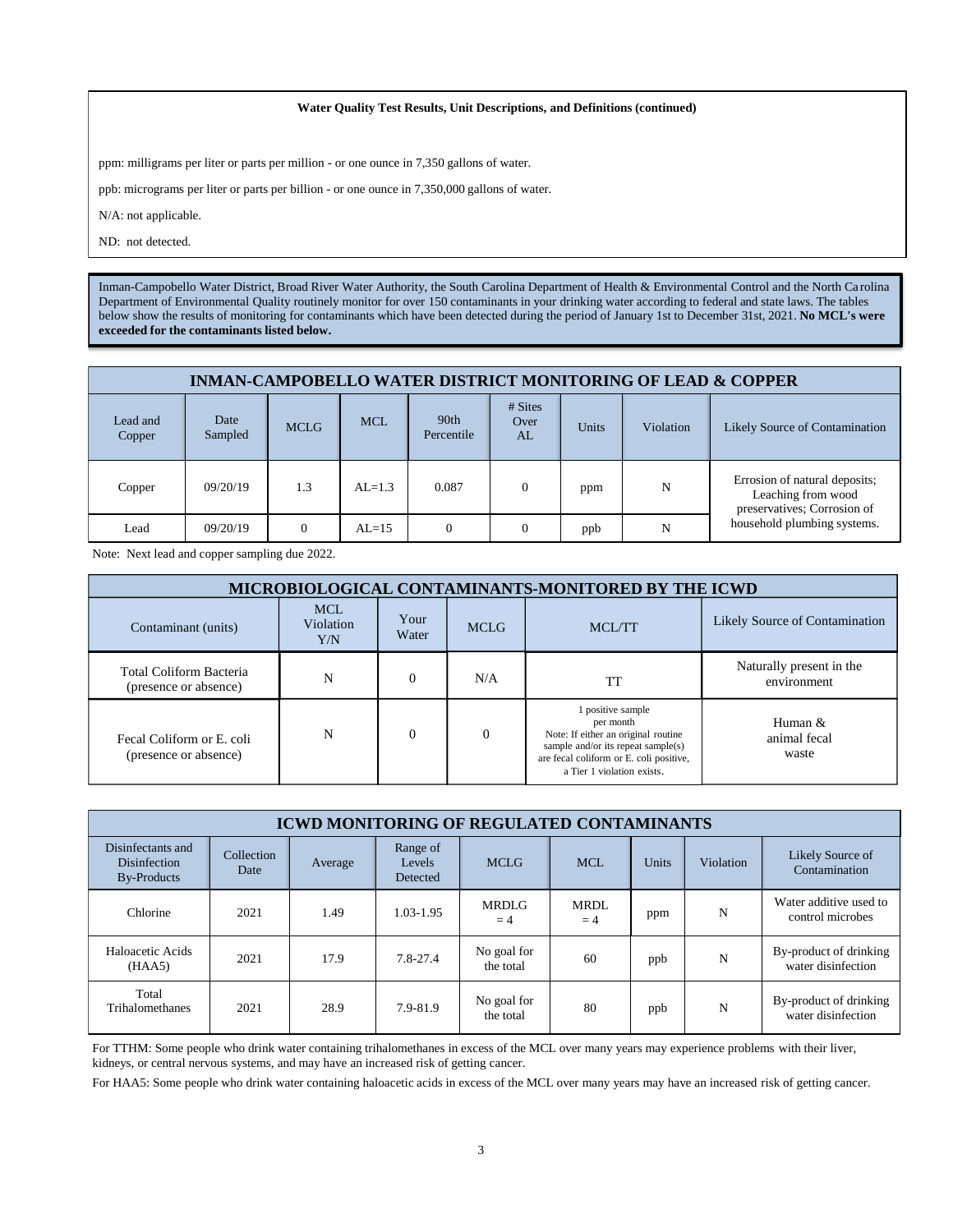| <b>BROAD RIVER WATER AUTHORITY MONITORING</b> |                  |                                |               |                      |             |            |                                                                                                                                 |  |  |
|-----------------------------------------------|------------------|--------------------------------|---------------|----------------------|-------------|------------|---------------------------------------------------------------------------------------------------------------------------------|--|--|
| Contaminant<br>(units)                        | Sample<br>Date   | <b>MCL</b><br>Violation<br>Y/N | Your<br>Water | Range<br>High<br>LOW | <b>MCLG</b> | <b>MCL</b> | Likely Source of Contamination                                                                                                  |  |  |
| Flouride                                      | February<br>2021 | N                              | $0.71$ ppm    | $0.60 - 0.93$        | $4.0$ ppm   | 4.0<br>ppm | Erosion of natural deposit; Water additive which<br>promotes strong teeth; Discharge from fertilizer<br>and aluminum factories. |  |  |

Note: The Flouride level is controlled at approximately 0.70 ppm with the annual average being 0.71 ppm.

| <b>TURBIDITY-SYSTEMS WITH POPULATION &gt; 10,000</b> |                         |                                |     |                                     |             |  |  |  |  |
|------------------------------------------------------|-------------------------|--------------------------------|-----|-------------------------------------|-------------|--|--|--|--|
| Contaminant (units)                                  | <b>MCL</b><br>Violation | Likely Source of Contamination |     |                                     |             |  |  |  |  |
| Turbidity (NTU)                                      |                         | Avg. $0.03$<br>Max 0.06        | N/A | $TT = 1 NTU$                        | Soil runoff |  |  |  |  |
|                                                      | N                       | 100%                           | N/A | $TT = \%$ of samples<br>$< 0.3$ NTU |             |  |  |  |  |

Turbidity is a measure of the cloudiness of the water. We monitor it because it is a good indicator of the effectiveness of our filtration system. The turbidity rule requires that 95% or more of the monthly samples must be below 0.3 NTU.

| <b>DISINFECTION BY-PRODUCT PRECURSOR CONTAMINANTS</b>         |                 |                            |               |       |               |             |            |                                         |
|---------------------------------------------------------------|-----------------|----------------------------|---------------|-------|---------------|-------------|------------|-----------------------------------------|
| Contaminant<br>(units)                                        | Sample<br>Date  | MCL/TT<br>Violation<br>Y/N | Your<br>Water | Low   | Range<br>High | <b>MCLG</b> | <b>MCL</b> | Likely Source of<br>Contamination       |
| <b>Total Organic</b><br>Carbon<br>(ppm) (TOCs)-<br><b>RAW</b> | Monthly<br>2021 | N                          | 1.21          | < 1.0 | 1.37          | N/A         | <b>TT</b>  | Naturally present in the<br>environment |
| Total Organic<br>Carbon<br>$(ppm)$ (TOCs)-<br><b>TREATED</b>  | Monthly<br>2021 | N                          | ND            | ND    | < 1.0         | N/A         | <b>TT</b>  | Naturally present in the<br>environment |

Note: Depending on the TOC in our source water, the system MUST have a certain % removal of TOC or must achieve alternative compliance criteria. If we do not achieve that % removal there is an "alternative % removal". If we fail to meet that, we are in violation of a Treatment Technique. Our water has a very low TOC content. Instead of using the % removal criteria we use Alternative 2, treated water TOC < 2.0 mg/l as the method to comply with d/DBP treatment technique requirements.

| <b>WATER CHARACTERISTICS CONTAMINANTS</b>                                                 |        |    |     |                 |  |  |  |  |
|-------------------------------------------------------------------------------------------|--------|----|-----|-----------------|--|--|--|--|
| Range<br>Secondary MCL<br>Contaminant (units)<br>Sample Date<br>Your Water<br>High<br>Low |        |    |     |                 |  |  |  |  |
| pH                                                                                        | Hourly | 72 | N/A | 8.3<br>6.5<br>- |  |  |  |  |